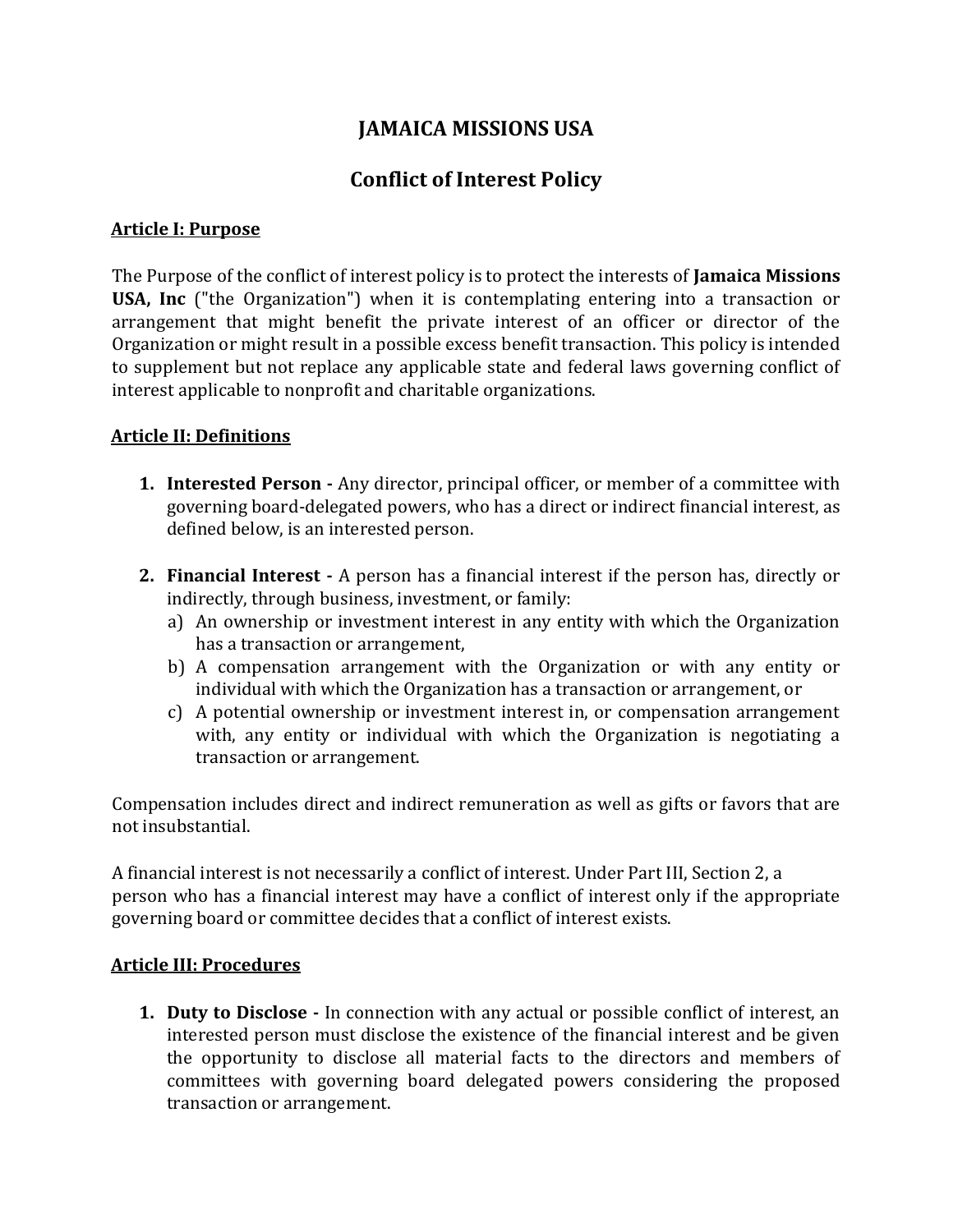**2. Determining Whether a Conflict of Interest Exists -** After disclosure ofthe financial interest and all material facts, and after any discussion with the interested person, s/he shall leave the governing board or committee meeting while the determination of a conflict of interest is discussed and voted upon. The remaining board or committee members shall decide if a conflict of interest exists.

## **3. Procedures for Addressing the Conflict of Interest**

- a) An interested person may make a presentation at the governing board or committee meeting, but after the presentation, s/he shall leave the meeting during the discussion of, and the vote on, the transaction or arrangement involving the possible conflict of interest.
- b) The chairperson of the governing board or committee shall, if appropriate, appoint a disinterested person or committee to investigate alternatives to the proposed transaction or arrangement.
- c) After exercising due diligence, the governing board or committee shall determine whether the Organization can obtain with reasonable efforts a more advantageous transaction or arrangement from a person or entity that would not give rise to a conflict of interest.
- d) If a more advantageous transaction or arrangement is not reasonably possible under circumstances not producing a conflict of interest, the governing board or committee shall determine by a majority vote of the disinterested directors whether the transaction or arrangement is in the Organization's best interest, for its own benefit, and whether it is fair and reasonable. In conformity with the above determination, it shall make its decision as to whether to enter into the transaction or arrangement.

## **4. Violations of the Conflicts of Interest Policy**

- a) If the governing board or committee has reasonable cause to believe a member has failed to disclose actual or possible conflicts of interest, it shall inform the member of the basis for such belief and afford the member an opportunity to explain the alleged failure to disclose.
- b) If, after hearing the member's response and after making further investigation as warranted by the circumstances, the governing board or committee determines the member has failed to disclose an actual or possible conflict of interest, it shall take appropriate disciplinary and corrective action.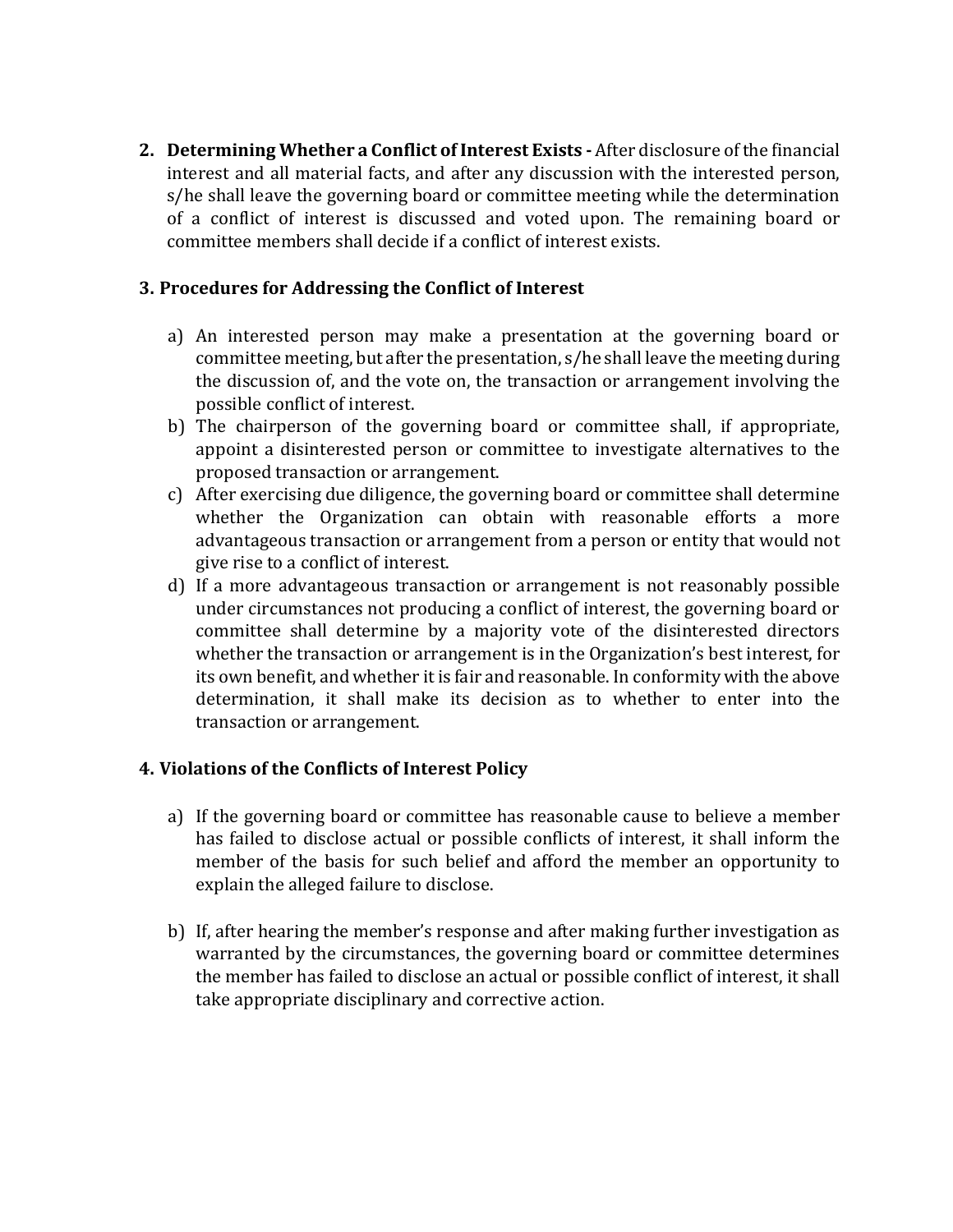### **Article IV: Records of Proceedings**

The minutes of the governing board and all committees with board delegated powers shall contain:

- a) The names of the persons who disclosed or otherwise were found to have a financial interest in connection with an actual or possible conflict of interest, the nature of the financial interest, any action taken to determine whether a conflict of interest was present, and the governing boards or committee's decision as to whether a conflict of interest in fact existed.
- b) The names of the persons who were present for discussions and votes relating to the transaction or arrangement, the content of the discussion, including any alternatives to the proposed transaction or arrangement, and a record of any votes taken in connection with the proceedings.

### **Article V: Compensation**

- a) A voting member of the governing board who receives compensation, directly or indirectly, from the Organization for services is precluded from voting on matters pertaining to that member's compensation.
- b) A voting member of any committee whose jurisdiction includes compensation matters and who receives compensation, directly or indirectly, from the Organization for services is precluded from voting on matters pertaining to that member's compensation.
- c) No voting member of the governing board or any committee whose jurisdiction includes compensation matters and who receives compensation, directly or indirectly, from the Organization, either individually or collectively, is prohibited from providing information to any committee regarding compensation.

#### **Article VI: Annual Statements**

Each director, principal officer and member of a committee with governing board delegated powers shall annually sign a statement which affirms such person:

- a) Has received a copy of the conflicts of interest policy,
- b) Has read and understands the policy,
- c) Has agreed to comply with the policy, and